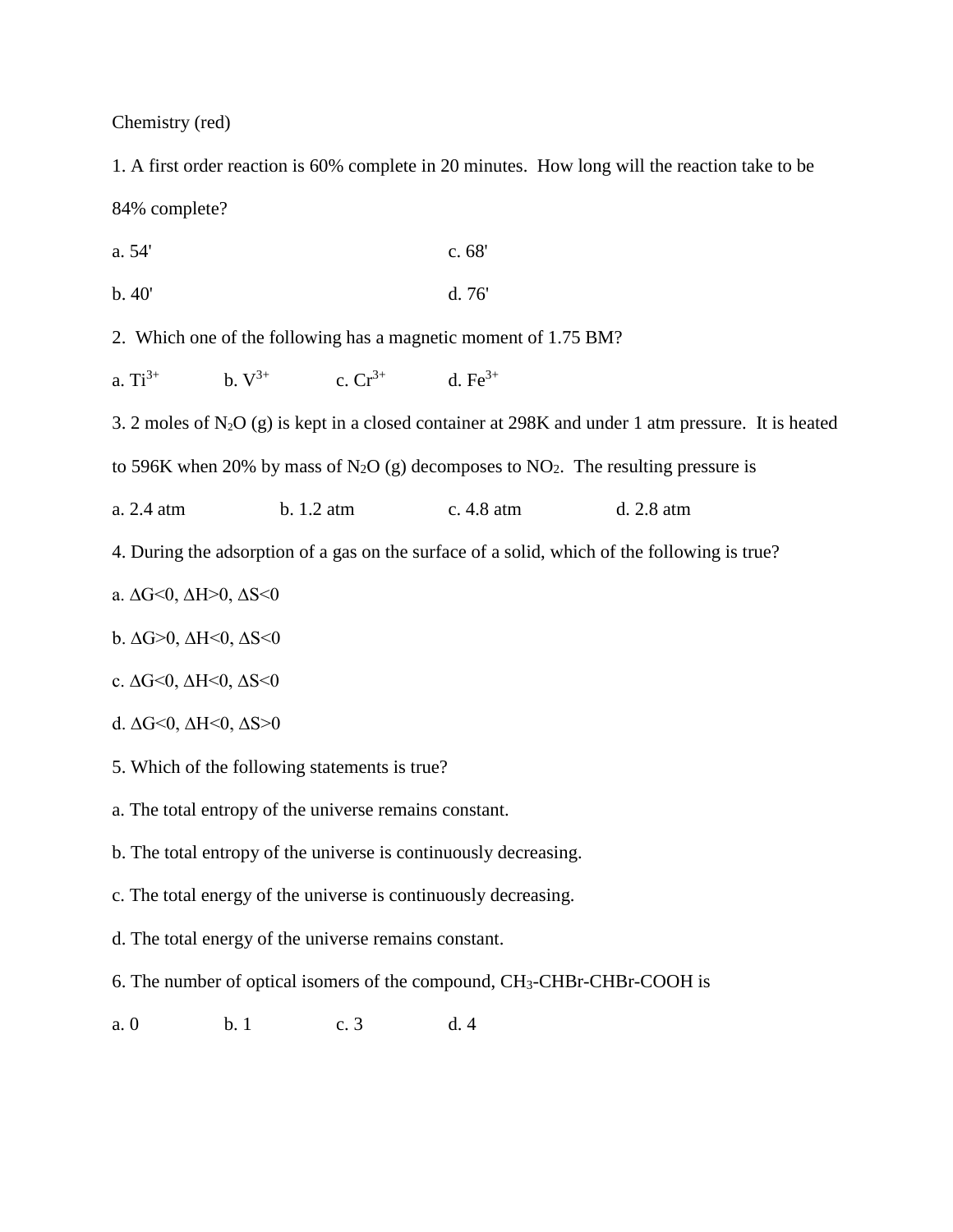| 7. Excess of PCl <sub>5</sub> reacts with concentrated $H_2SO_4$ giving         |                      |  |
|---------------------------------------------------------------------------------|----------------------|--|
| a. Chlorosulphuric acid                                                         | b. Sulphurous acid   |  |
| c. Sulphuryl chloride                                                           | d. Thionyl chloride. |  |
| 8. Hybridised states of C in graphite and diamond are respectively,             |                      |  |
| a. $sp^3$ , $sp^3$                                                              | c. $sp^2$ , $sp^2$   |  |
| b. $sp^3$ , $sp^2$                                                              | d. $sp^2$ , $sp^3$   |  |
| 9. Oils are liquids at room temperature since they contain higher percentage of |                      |  |
| a. Oleates                                                                      | c. Stearates         |  |
| b. Palmitates                                                                   | d. Myristates        |  |
| 10. Adsorption theory is applicable for                                         |                      |  |
| a. Homogenous catalysis b. Heterogenous catalysis                               |                      |  |
|                                                                                 |                      |  |

c. Auto- catalysis d. Induced Catalysis

11. 
$$
\bigcup_{O} H
$$
 + CH<sub>3</sub>MgBr  $\xrightarrow{Ether}$  A  $\xrightarrow{H_3O^+}$  B

The IUPAC name of B is

- a. 3-methylbutan-2-ol c. 2-methylbutan-2-ol
- b. 2-methylbutan-3-ol d. Pentan-2-ol

12. A plot of  $1/T$  v/s K for a reaction gives the slope  $-1\times10^4$  K. The energy of activation for the reaction is:

| a. $8314$ J mol <sup>-1</sup>          | c. 12.02 J mol <sup>-1</sup>  |
|----------------------------------------|-------------------------------|
| b. $1.202 \text{ kJ} \text{ mol}^{-1}$ | d. 83.14 kJ mol <sup>-1</sup> |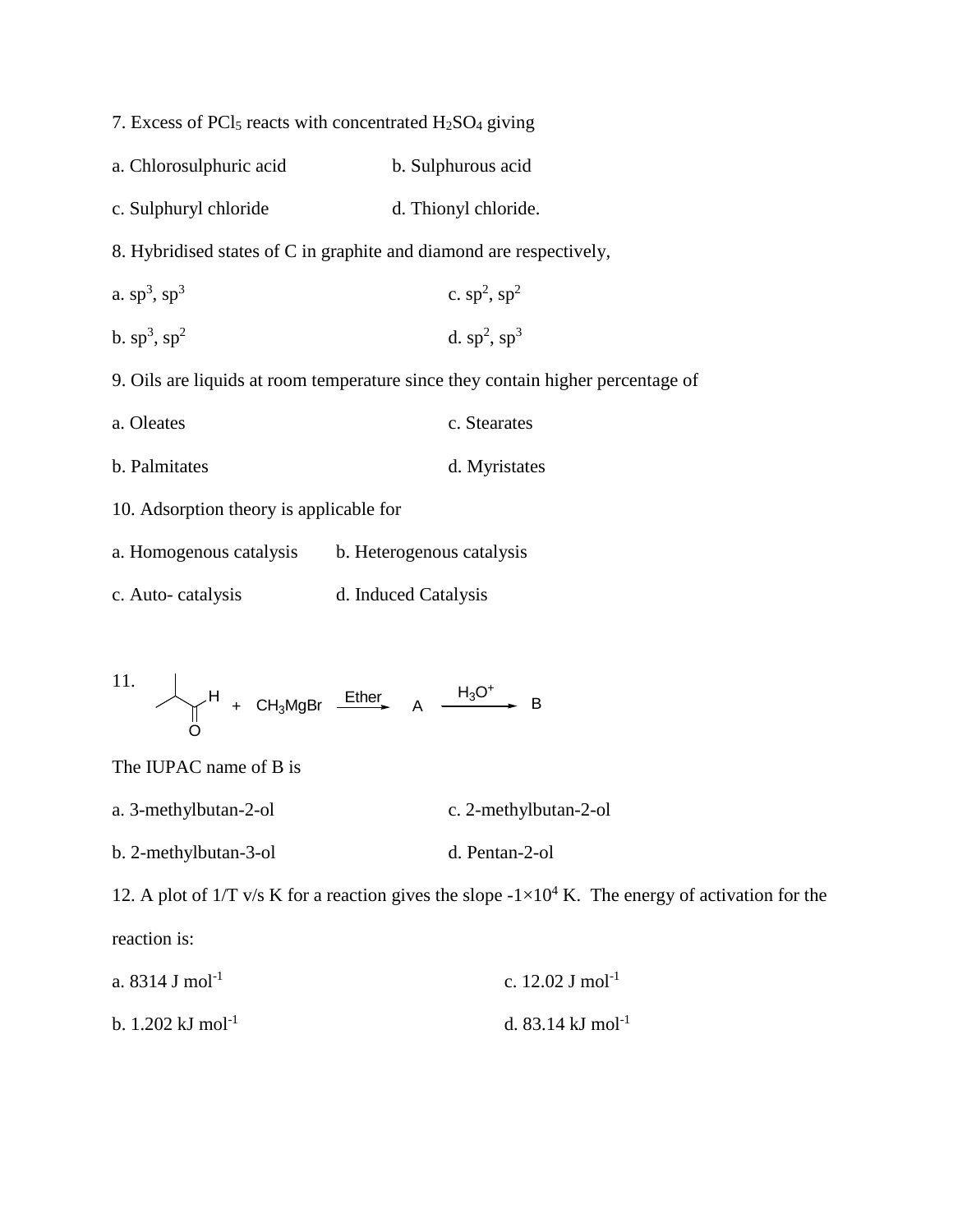13. Conductivity of a saturated solution of a sparingly soluble salt AB at 298 K is  $1.85 \times 10^{-5}$  S

m<sup>-1</sup>. Solubility product of the salt AB at 298 K is:

(Given:  $\Delta_{m}^{o}$  (AB) = 140×10<sup>-4</sup> Sm<sup>2</sup> mol<sup>-1</sup>)

a.  $5.7 \times 10^{-12}$  b.  $1.32 \times 10^{-12}$ 

c.  $7.5 \times 10^{-12}$  d.  $1.74 \times 10^{-12}$ 

14. The correct arrangement of the species in the decreasing order of the bond length between carbon and oxygen in them is

a. CO, CO<sub>2</sub>, HCO<sub>2</sub><sup>-</sup>, CO<sub>3</sub><sup>2</sup><sup>-</sup>

b.  $CO_2$ ,  $HCO_2$ <sup>-</sup>,  $CO$ ,  $CO_3$ <sup>2-</sup>

c.  $CO_3^2$ <sup>2</sup>, HCO<sub>2</sub><sup>-</sup>, CO<sub>2</sub>, CO

d. CO,  $CO_3^2$ <sup>2-</sup>, CO<sub>2</sub>, HCO<sub>2</sub><sup>-</sup>

15. In which one of the pairs of ion given, there is an ion that forms a coordination compound with both aqueous sodium hydroxide and ammonia and another ion that forms coordination compound only with aqueous sodium hydroxide?

- a.  $Pb^{2+}$ ,  $Cu^{2+}$  b.  $Zn^{2+}$ ,  $Al^{3+}$
- c.  $Cu^{2+}$ ,  $Zn^{2+}$  d.  $Al^{3+}$ ,  $Cu^{2+}$

16. One of the following is an essential amino acid

- a. Cysteine b. Serine
- c. Tyrosine d. Isoleucine

17. One of the following amides will not undergo Hoffmann bromoamide reaction

| a. $CH3CONHCH3$     | c. $CH3CONH2$     |
|---------------------|-------------------|
| b. $CH_3CH_2CONH_2$ | d. $C_6H_5CONH_2$ |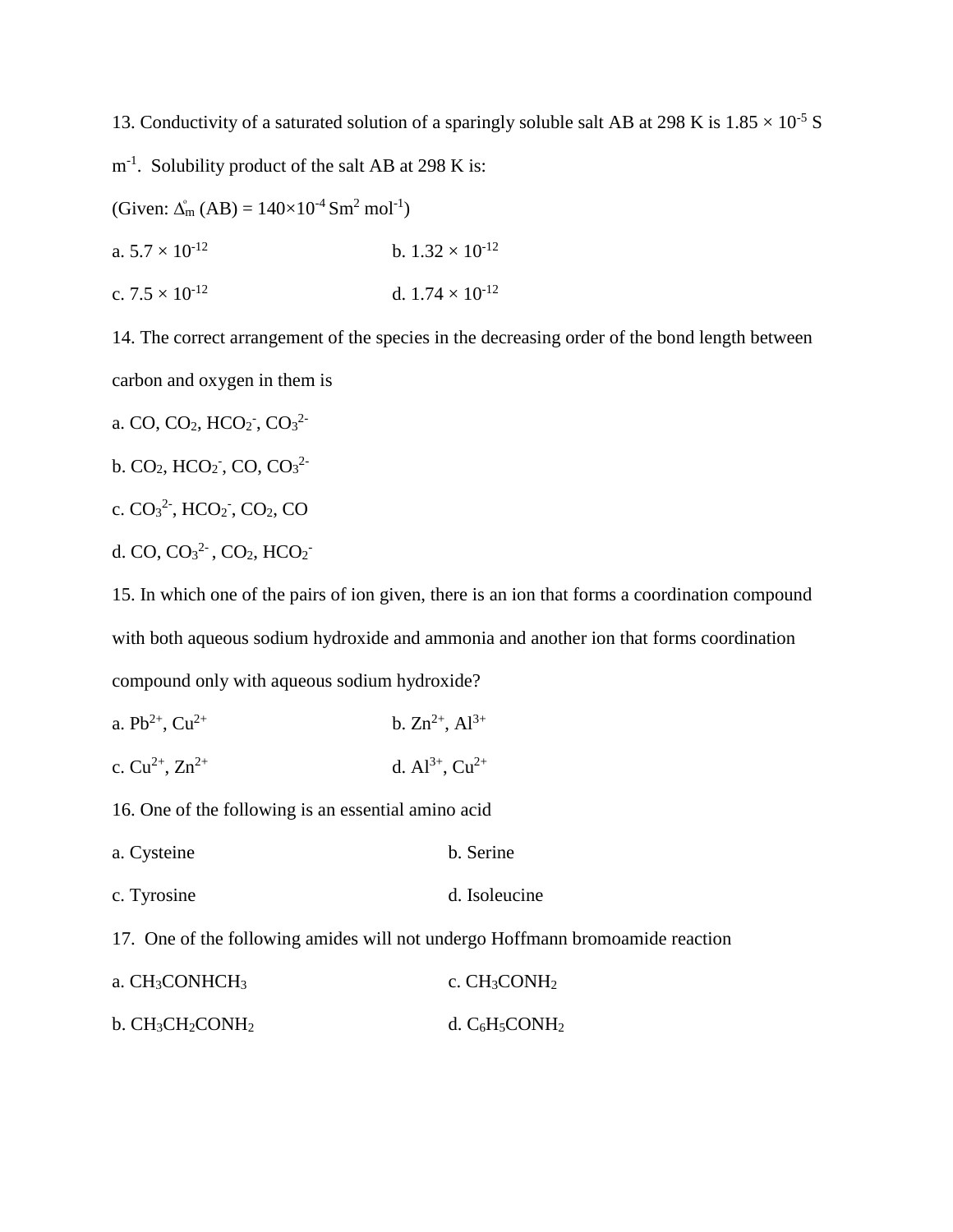18. Which of the following colloids cannot be easily coagulated?

- a. Multi molecular colloids
- b. Irreversible colloids
- c. lyophobic colloids
- d. Macromolecular colloids

19. Which of the following compound of xenon has pyramidal geometry?

a.  $XeF_2$  b.  $XeF_4$  c.  $XeOF_4$  d.  $XeO_3$ 

20. Identify 'Q' in the following sequence of reactions:





21. In the sequence of following reactions:

$$
P \xrightarrow{\text{(i) } Br_2} Q \xrightarrow{\text{NaNO}_2/\text{HCl, } 273-278 \text{ K}} R \xrightarrow{\text{KMDO}_4} R \xrightarrow{\text{COOH}} Br
$$

The starting compound 'P' is:

- a. m-Nitrotoluene c. o-nitrotoluene
- b. p-Nitrotoluene d. o-bromotoluene

22. In presence of HCl, H2S results the precipitation of group-2 elements but not group-4 elements during qualitative analysis. It is due to

- a. Higher concentration of H<sup>+</sup> b. Lower concentration of H<sup>+</sup>
- c. Higher concentration of  $S<sup>2</sup>$ d. Lower concentration of  $S<sup>2</sup>$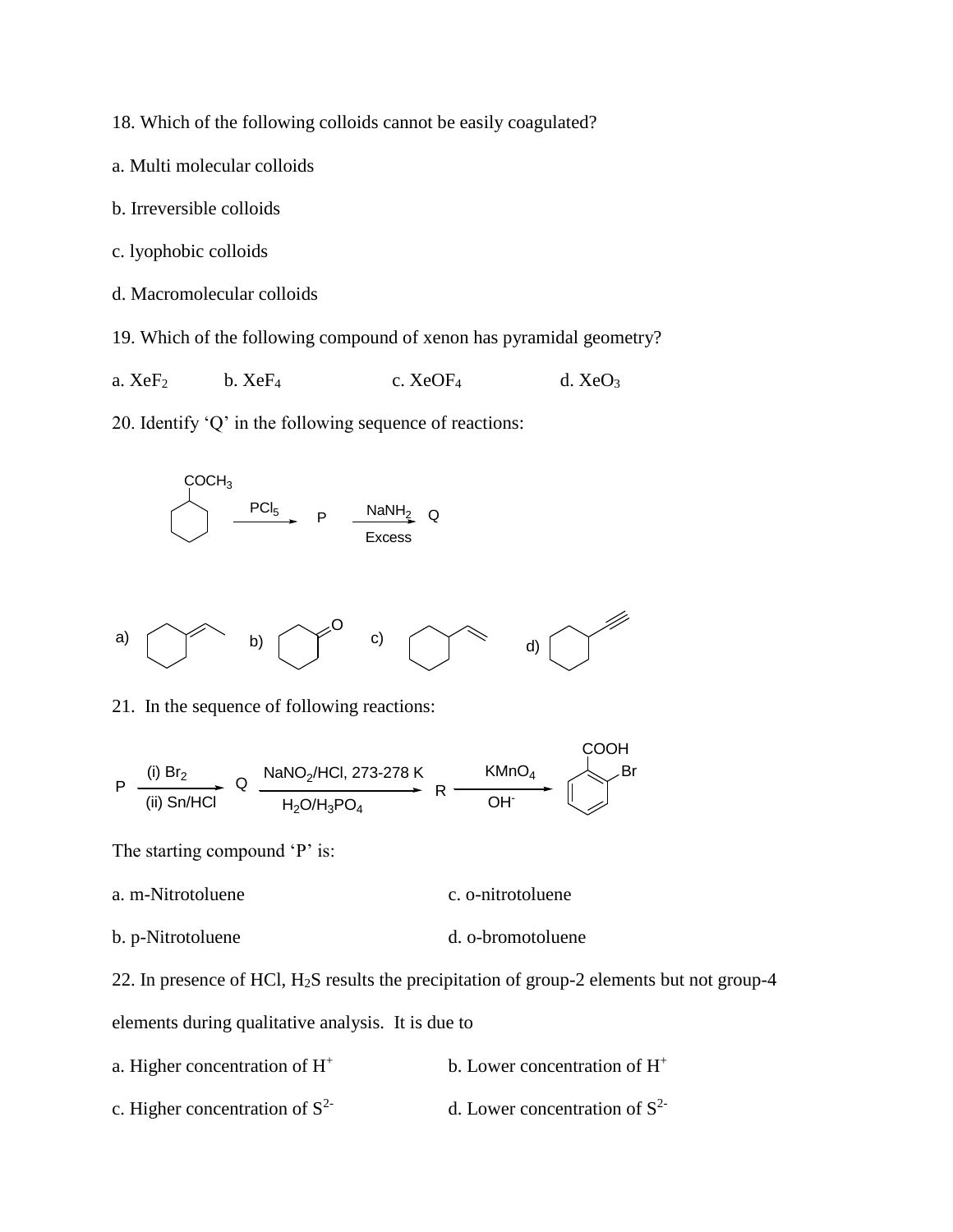23. In the given set of reactions,



d. Butan-2-amine

24. Which of the following curves is in accordance with Freundlich adsorption isotherm?

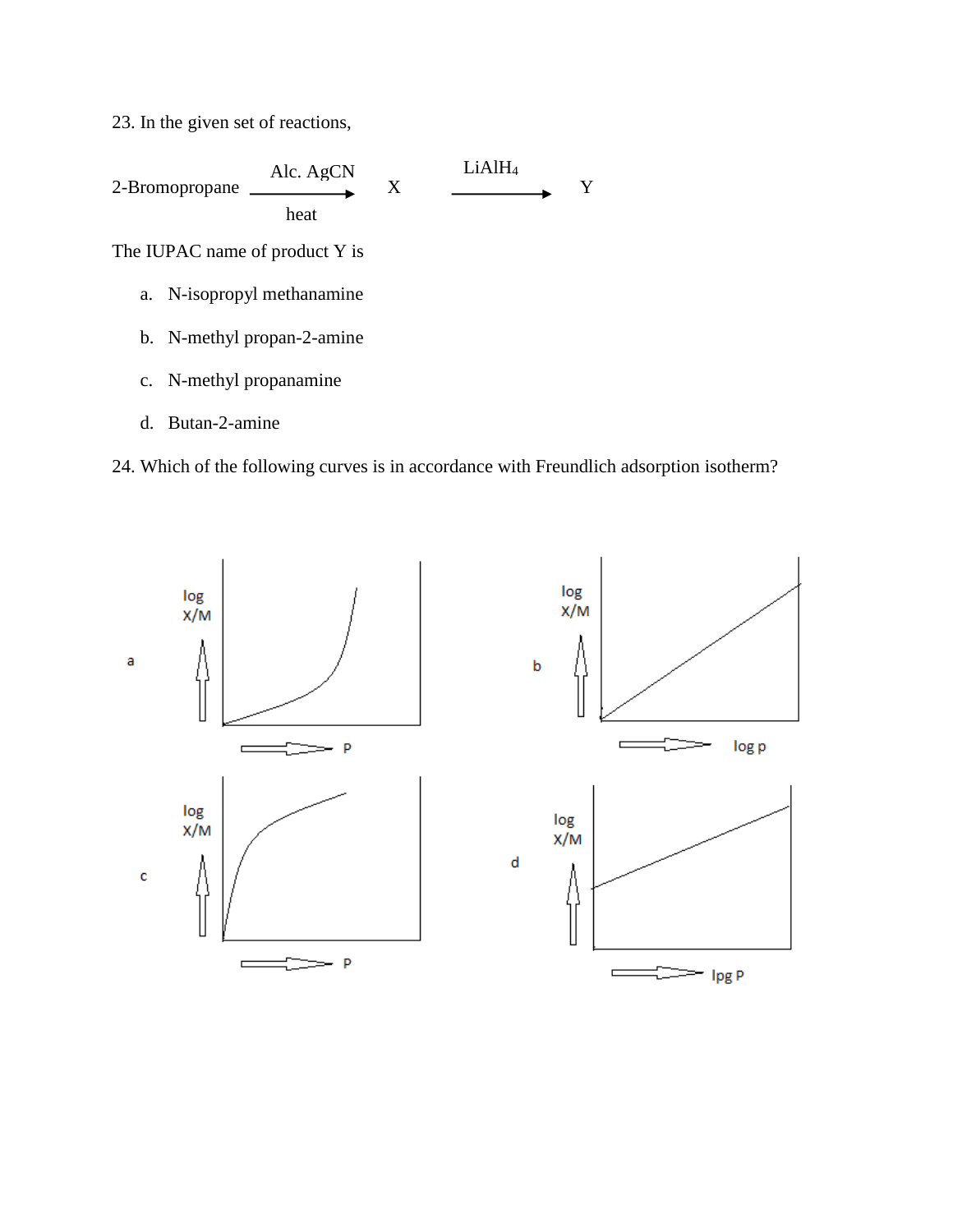25. 
$$
\bigcirc
$$
 Br + Mg  $\xrightarrow{Dry \text{ ether}}$  A  $\xrightarrow{H_2O}$  B

The product is



26. An organic compound P has 76.6% C and 6.38% H. Its vapor density is 47. It gives a characteristic color with aq. FeCl<sub>3</sub>. P when treated with  $CO<sub>2</sub>$  and NaOH at 140°C under pressure gives Q which on acidification gives R. R reacts with acetyl chloride to gives S which is



27. If one strand of DNA has the sequence ATGCTTGA, the sequence in the complimentary

strand would be

a. TACGAACT c. TACGTACT b. TCCGAACT d. TACGTAGT

28. What is the major product of the following reaction?

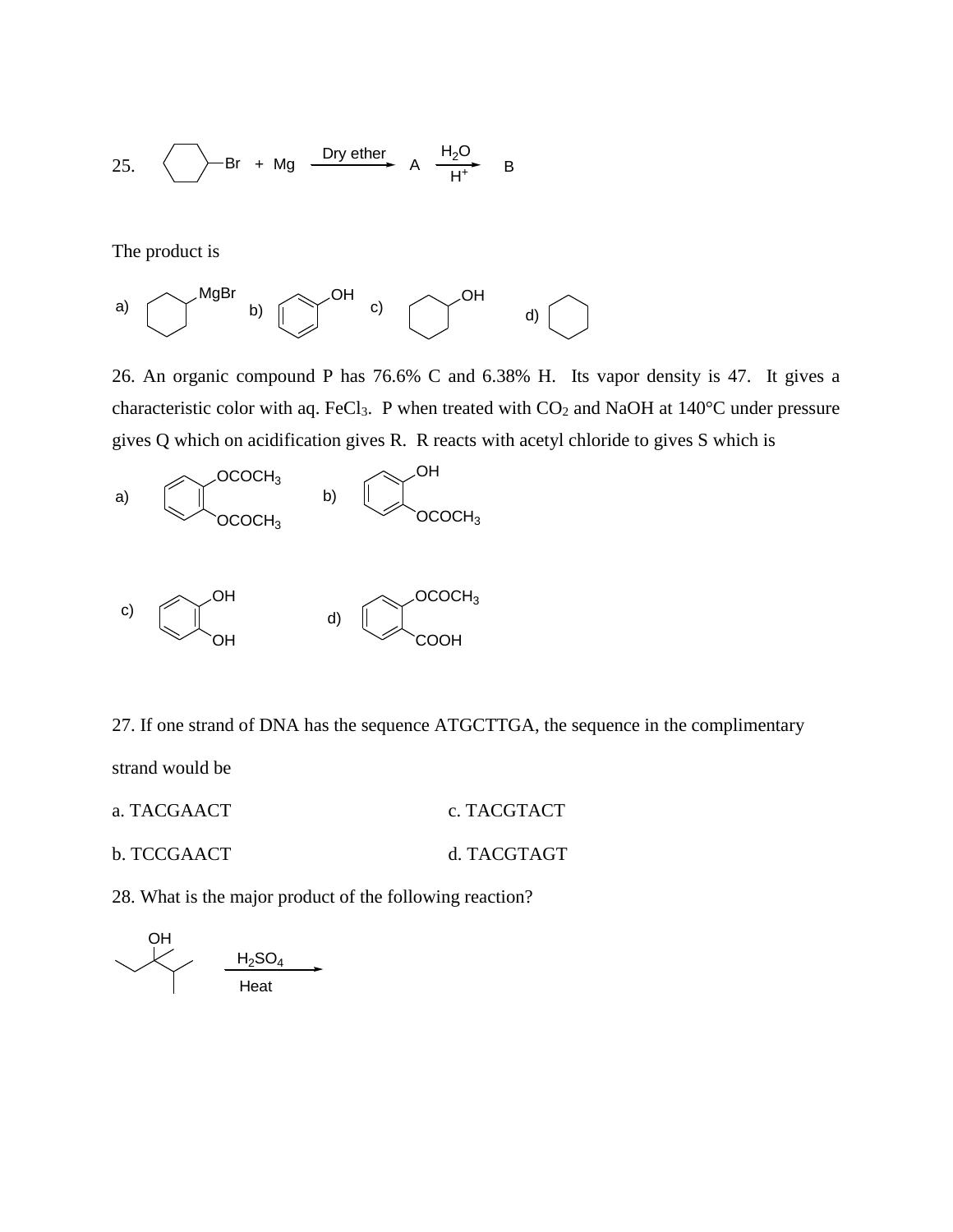

29. Which of the following compounds is not correctly named?



30. The following two reactions of  $HNO<sub>3</sub>$  with Zn are given as (equations are not balanced)



In reactions  $(1)$  and  $(2)$ , the compounds X and Y respectively are

- a.  $NO_2$  and  $NO$  c. NO and  $NO_2$
- b.  $NO_2$  and  $NO_2$  d.  $NO_2$  and  $NH_4NO_3$

31.

$$
\bigcirc \bigcirc \frac{(i) HC \equiv C \cap Na^+, NH_3}{(ii) H_3O^+} \times \frac{(i) Dil. H_2SO_4, Hg^{2+}}{(ii) Heat} \gamma \longrightarrow Z
$$

Here, Z is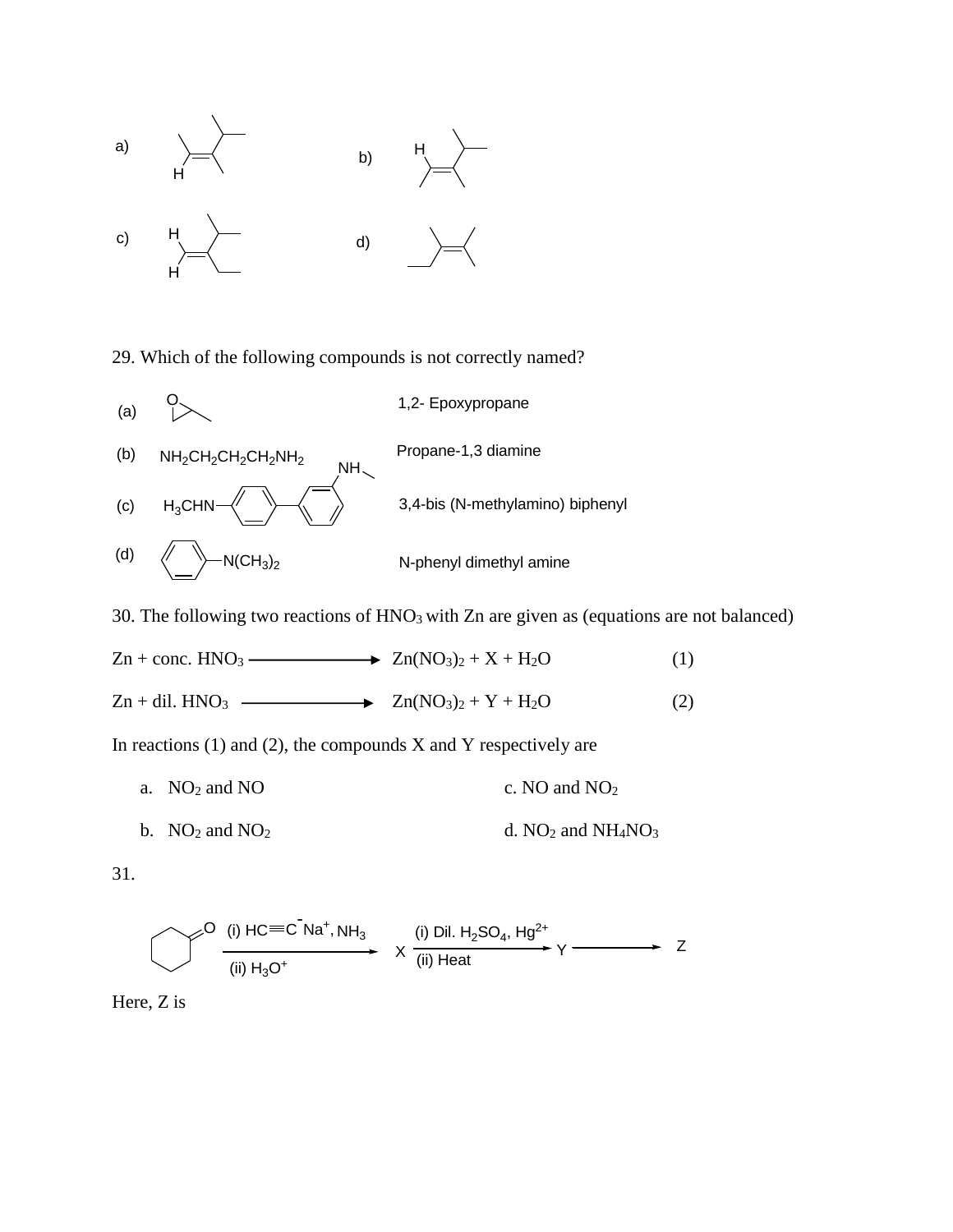

32. Which of the following ores are concentrated by froth-floatation method? a. cuprite b. sphalerite c. siderite d. hematite 33. Which of the following cannot be prepared by Williamson's synthesis? a. Methoxybenzene b. Benzyl-p-nitrophenyl ether c. Methyl tert-butyl ether d. Di-tert-butyl ether

34. Highly pure dilute solution of sodium in liquid ammonia:

- a. shows blue color b. exhibits electrical conductivity
- c. produces sodium amide d. produces hydrogen gas

35. 
$$
H_3CHC=HC \longrightarrow \longrightarrow CH
$$

In above reaction Z is

(a) 
$$
H_3CHCBrH_2C \xrightarrow{\text{(b)}} OH
$$
 (b)  $H_3CH_2CBrHC \xrightarrow{\text{(c)}} OH$ 

- $-H_3CH_2CHCHCHC$ (c)  $H_3$ CHCBr $H_2$ C
- 36. Which of the following will react with water?
- a.  $CHCl<sub>3</sub>$  c.  $CCl<sub>4</sub>$
- b. Cl<sub>3</sub>CCHO d. ClCH<sub>2</sub>CH<sub>2</sub>Cl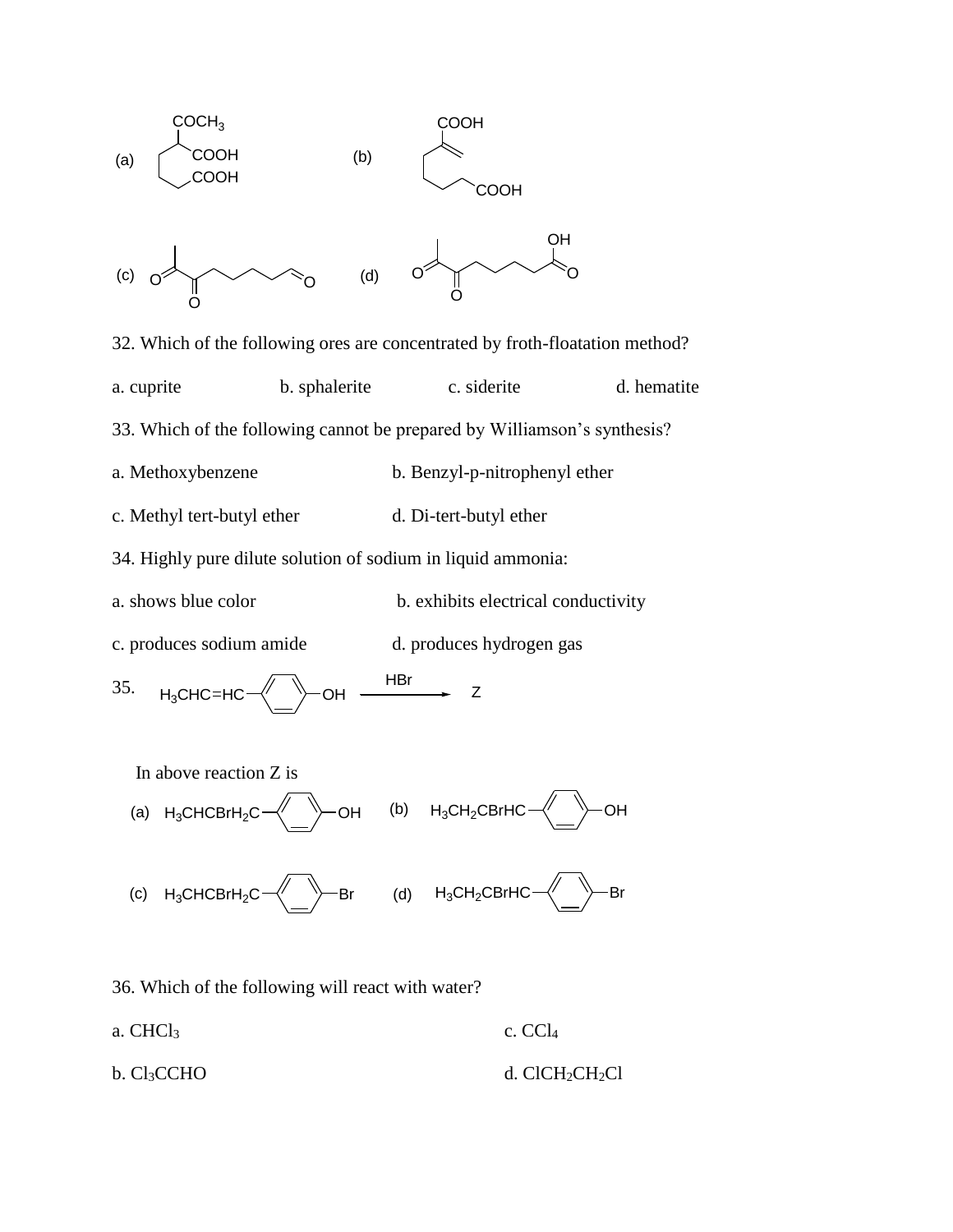37. The pH of 0.1M solution of the following salts increases in the order:

| a. NaCl< NH <sub>4</sub> Cl< NaCN< HCl | b. HCl< NH <sub>4</sub> Cl< NaCl< NaCN |
|----------------------------------------|----------------------------------------|
| c. NaCN< NH <sub>4</sub> Cl< NaCl< HCl | d. HCl< NaCl< NaCN< NH <sub>4</sub> Cl |
| 38. In the dichromate dianion          |                                        |
| a. 4 Cr-O bonds are equivalent         | b. 6 Cr-O bonds are equivalent         |
| c. all Cr-O bonds are equivalent       | d. all Cr-O bonds are non-equivalent   |

39. The enol form of acetone, after treatment with  $D_2O$ , gives

(a) 
$$
\begin{array}{cc}\n & \text{OD} & \text{O} \\
H_3 C - C = CH_2 & \text{(b)} \text{ } D_3 C - C - CD_3\n \end{array}
$$

(c) 
$$
\begin{array}{cc}\n & \text{OH} & \text{OD} \\
H_2 C = C - CH_2 D & \text{(d)} \ D_2 C = C - CD_3\n \end{array}
$$

40. The most unlikely representation of resonance structure of p-nitrophenoxide ion is:



41. The electronic configuration of an element is  $1s<sup>2</sup>2s<sup>2</sup>2p<sup>6</sup>3s<sup>2</sup>3p<sup>6</sup>3d<sup>5</sup>4s<sup>1</sup>$ . This represents its

- a. Excited state c. cationic form
- b. ground state d. anionic form
- 42. The appropriate reagent for the following transformation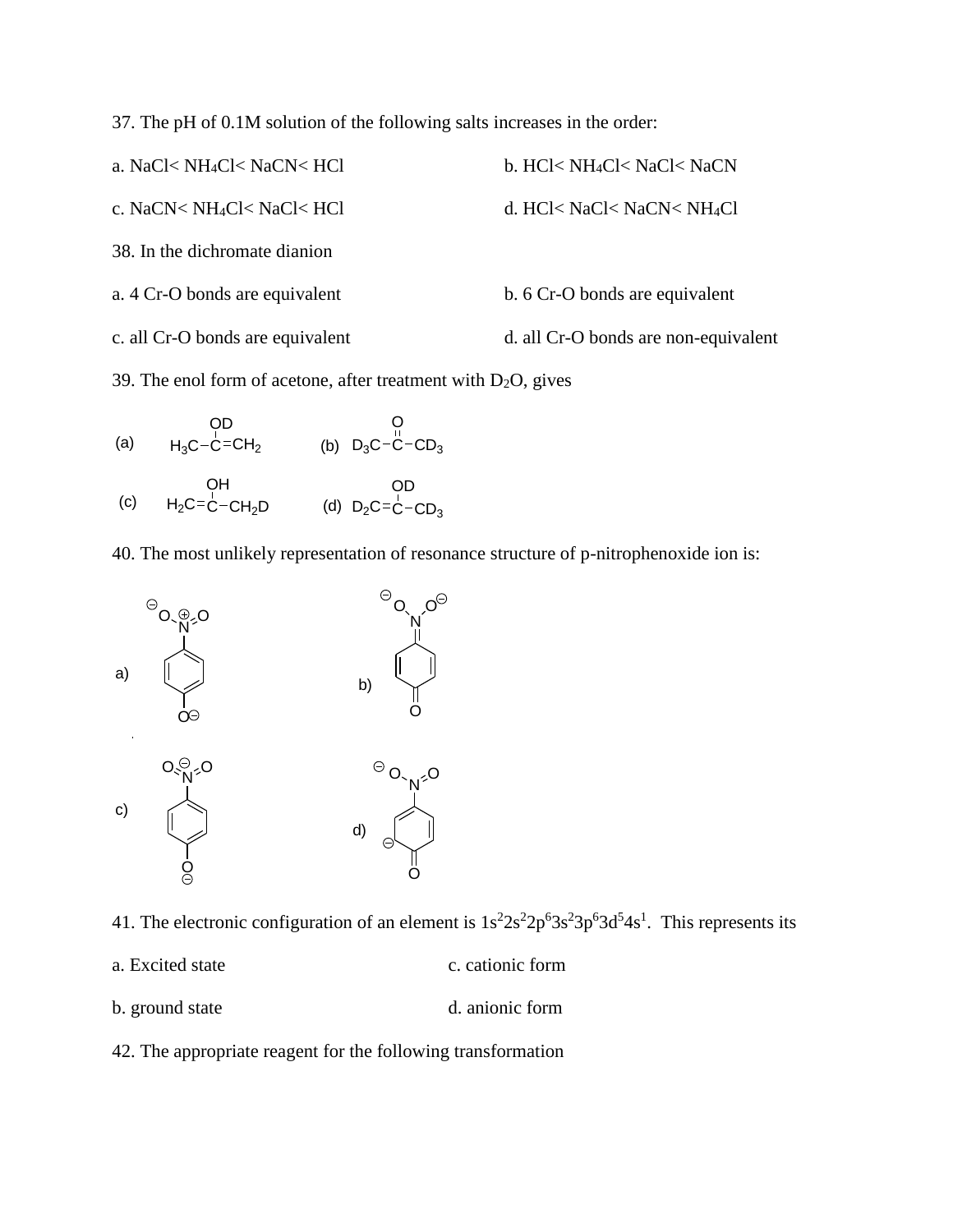

- a.  $Zn(Hg)$ , HCl c. H<sub>2</sub>/Ni
- b. NH2NH2, OHd. NaBH<sup>4</sup>
- 43. Ammonia can be dried by:
- a. conc.  $H_2SO_4$  c. CaO
- b.  $P_4O_{10}$  d. Anhydrous CaCl<sub>2</sub>

44. Which one of the following will not readily be dehydrated in acidic condition?



45. The rate constant for the reaction  $2N_2O_5 \longrightarrow 4NO_2 + O_2$  is  $3.0 \times 10^{-5}$  s<sup>-1</sup>. If the rate is 2.40  $\times$  10<sup>-5</sup> mol L<sup>-1</sup>S<sup>-1</sup>, then the concentration of N<sub>2</sub>O<sub>5</sub> (in mol L<sup>-1</sup>) is:

a. 1.4 c. 0.04

b. 1.2 d. 0.8

46. The wavelength associated with a golf ball weighing 200g and moving at a speed of 5m/h is of the order

a.  $10^{-10}$  m c.  $10^{-30}$  m b.  $10^{-20}$  m d.  $10^{-40}$  m

47. The correct order of basicities of the following compounds is: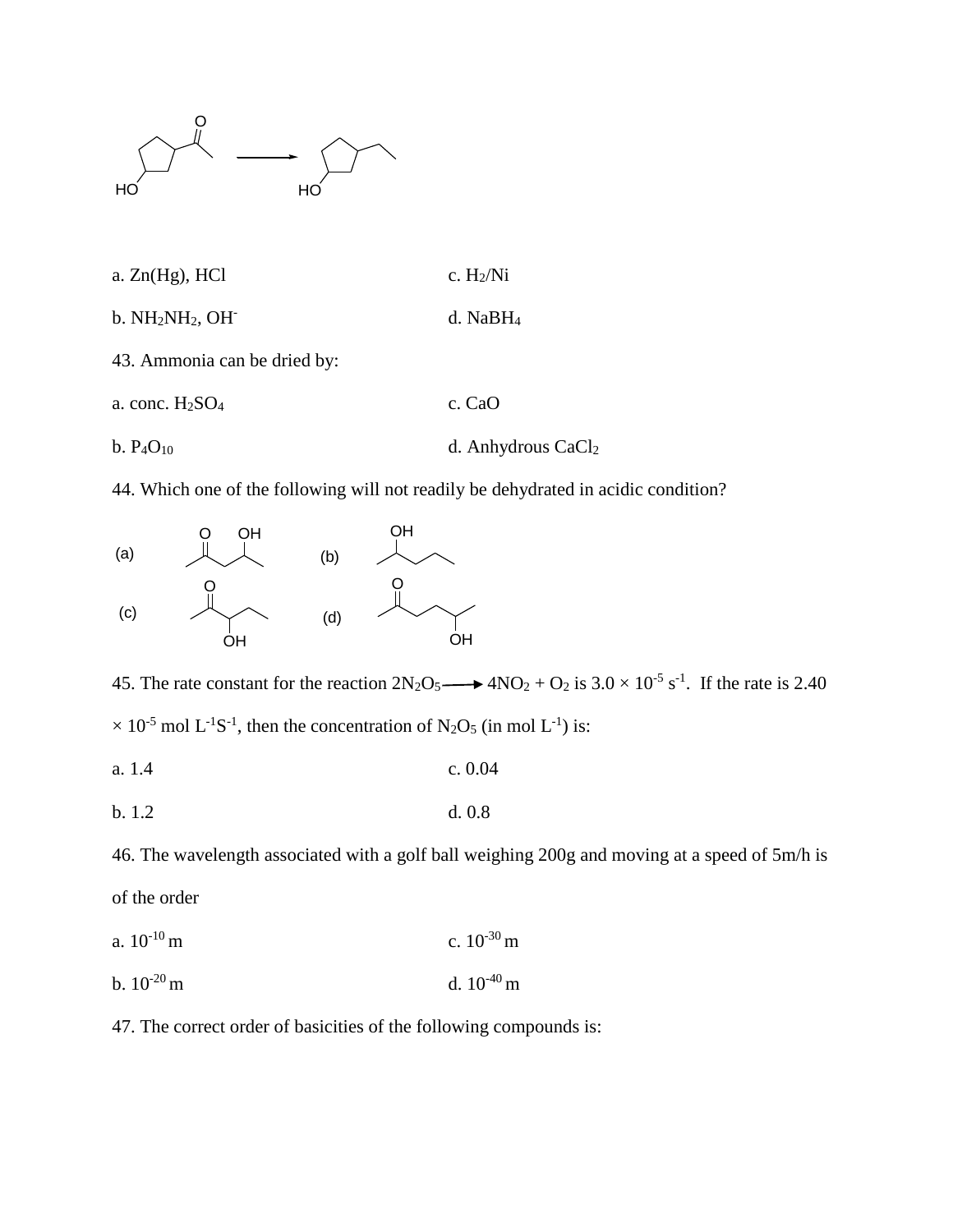(a) 
$$
H_3C-C\begin{matrix}NH\\NH_2\end{matrix}
$$
 (b)  $H_3C-CH_2-NH_2$ 

(c) 
$$
H_3C > NH
$$
  
\n $H_3C > NH$   
\n(d)  $H_3C-C-MH_2$ 

48. At constant temperature, the equilibrium constant  $(K_p)$  for the decomposition reaction  $N_2O_4 \rightleftarrows$  2NO<sub>2</sub> is expressed by Kp=  $(4x^2P)/(1-x^2)$ , where P= pressure, x= extent of

decomposition. Which one of the following statements is true?

a. Kp increases with increase of P.

- b. a. Kp increases with increase of x.
- c. a. Kp increases with decrease of x.

d. a. Kp remains constant with change in p&x.

49. The set with correct order of acidity is:

a. HClO<HClO2<HClO3<HClO<sup>4</sup>

b. HClO4< HClO3< HClO2< HClO

c. HClO<HClO4<HClO3<HClO<sup>2</sup>

d.  $HCIO<sub>4</sub>< HClO<sub>2</sub>< HClO<sub>3</sub>< HClO<sub>3</sub>$ 

50. The chemical composition of 'slag' formed during the smelting process in the extraction of copper is:

| a. $Cu2O + FeS$                                                                          | b. FeSiO <sub>3</sub> | c. $CuFeS2$                 | d. $Cu2S + FeO$ |  |
|------------------------------------------------------------------------------------------|-----------------------|-----------------------------|-----------------|--|
| 51. When the temperature is increased, surface tension of water                          |                       |                             |                 |  |
| a. increases                                                                             |                       | b. decreases                |                 |  |
| c. remains constant                                                                      |                       | d. shows irregular behavior |                 |  |
| 52. Specify the coordination geometry around and hybridization of N and B atoms in a 1:1 |                       |                             |                 |  |
|                                                                                          |                       |                             |                 |  |

complex of BF<sub>3</sub> and NH<sub>3</sub>.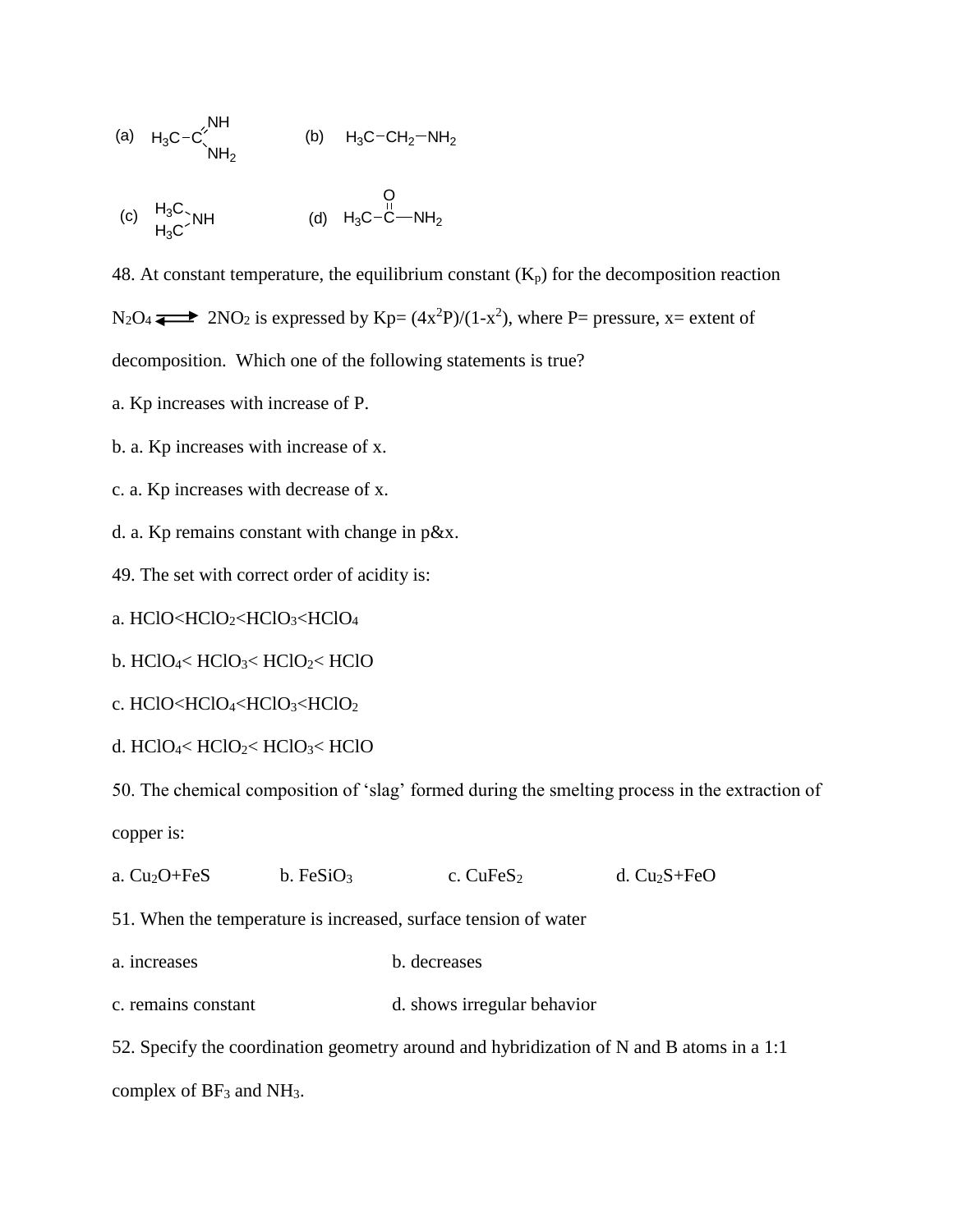- a. N: tetrahedral,  $sp^3$ ; B: tetrahedral,  $sp^3$
- b. N: pyramidal, sp<sup>3</sup>; B: pyramidal, sp<sup>3</sup>
- c. N: pyramidal,  $sp^3$ ; B: planar,  $sp^2$
- d. N: pyramidal,  $sp^3$ ; B: tetrahedral,  $sp^3$

53. Identify the correct order of reactivity in electrophilic substitution reactions of the following compounds:



| a. $1 > 2 > 3 > 4$ | c. $2>1>3>4$       |
|--------------------|--------------------|
| b.4 > 3 > 2 > 1    | d. $2 > 3 > 1 > 4$ |

54. Which of the following acids has the smallest dissociation constant?

- a. CH<sub>3</sub>CHFCOOH c. BrCH<sub>2</sub>CH<sub>2</sub>COOH
- b. FCH<sub>2</sub>CH<sub>2</sub>COOH d. CH<sub>3</sub>CHBrCOOH
- 55. Polyphosphates are used as water softening agents because they
- a. form soluble complexes with anionic species
- b. precipitate anionic species
- c. form soluble complexes with cationic species
- d. precipitate cationic species

56. Identify the correct order of solubility of Na2S, CuS and ZnS in aqueous medium.

a. CuS>ZnS>Na2S b. ZnS>Na2S>CuS c. Na2S>CuS>ZnS d. Na2S> ZnS> CuS

57. Among the following the molecule with the highest dipole moment is: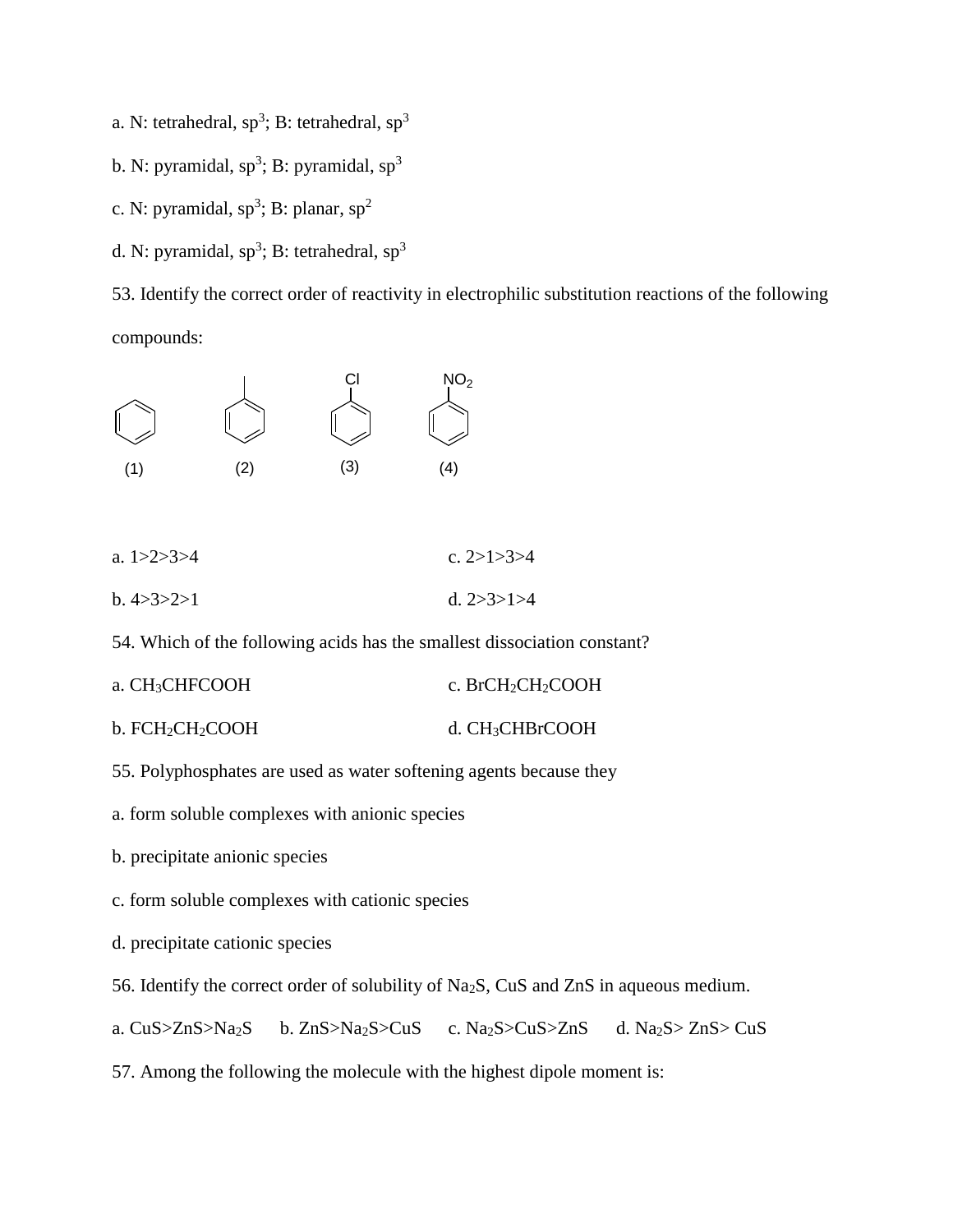| a. CH <sub>3</sub> Cl | $c.$ CHCl <sub>3</sub> |
|-----------------------|------------------------|
|                       |                        |

b.  $CH_2Cl_2$  d.  $CCl_4$ 

58. When  $MnO<sub>2</sub>$  is fused with KOH, a colored compound is formed. The product and its color is:

| a. $K_2MnO_4$ , purple green | b. $KMnO4$ , purple  |  |  |
|------------------------------|----------------------|--|--|
| c. $Mn_2O_3$ , brown         | d. $Mn_3O_4$ , black |  |  |

59. The product of acid hydrolysis of P and Q can be distinguished by:



a. cathode to anode in solution

b. cathode to anode through external supply

c. cathode to anode through internal supply

d. anode to cathode through internal supply.